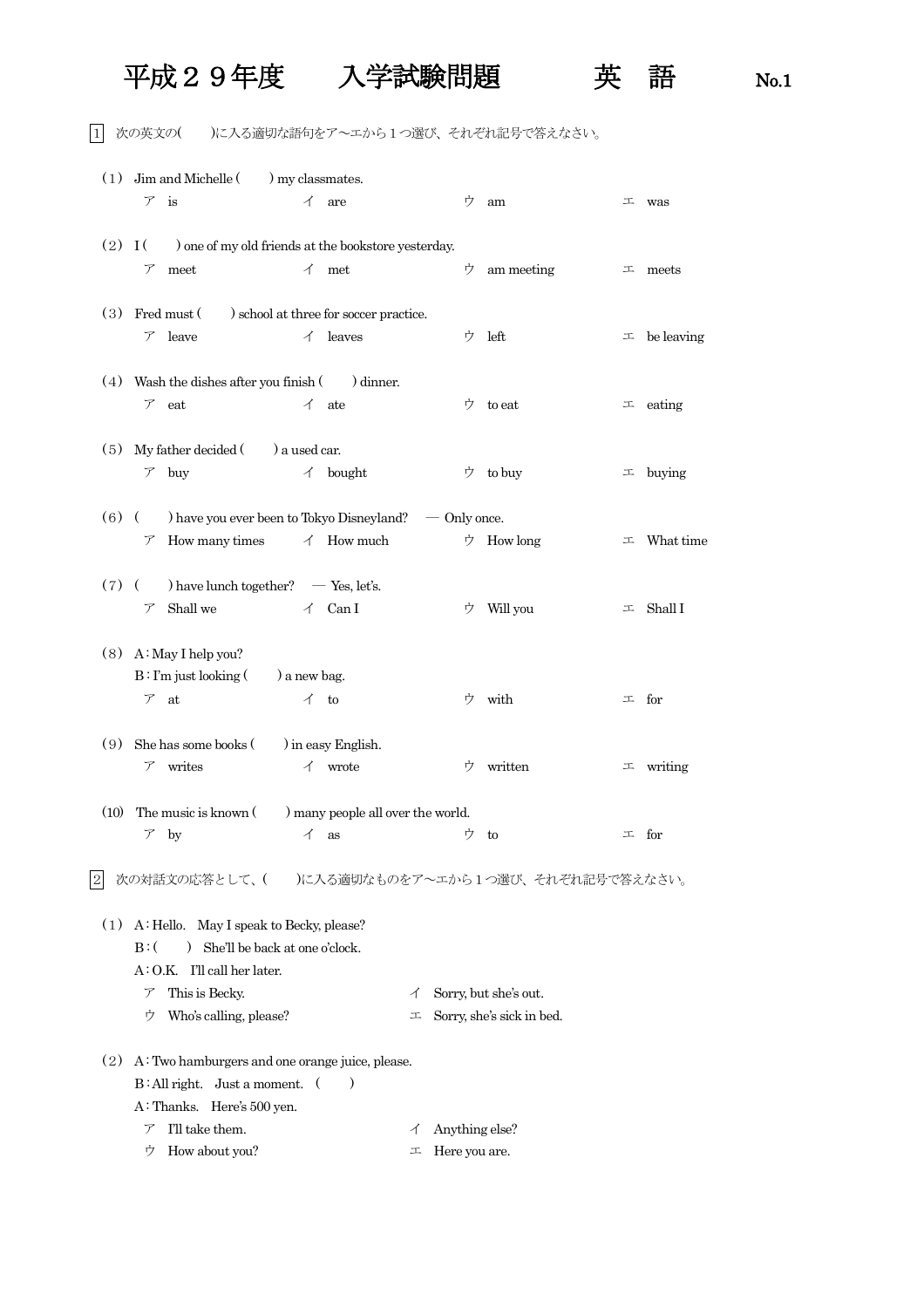- (3) A : Excuse me. How can I get to the zoo?  $B$ : Sorry, but I can't tell it very well. So,  $($ ) A: Oh, really? Do you have time?
	-
	- B: Yes. Let's go.
	- $\mathcal{T}$  I'll take you there.  $\mathcal{A}$  ask someone else.
	- ウ I'll tell you the way.  $\Box$  I'll draw a map for you.

|3| 次の問いに答えなさい。

問1 次の表は、時間の単位換算を表しています。A群とB群の関係が同じ意味になるように、空欄( A ) ~ ( E )に入る語を答 えなさい。

| A群                       | B群                                    |
|--------------------------|---------------------------------------|
| sixty seconds            | one $(A)$                             |
| $sixty$ $(A)$ s          | one $(B)$                             |
| twenty-four $(B)$ s      | one $\begin{pmatrix} C \end{pmatrix}$ |
| seven $(C)$ s            | one $(D)$                             |
| four $\sim$ five $(D)$ s | one $(E)$                             |
| twelve $(E)$ s           | one year                              |

- 問2 次の英文は、日本の伝統的行事を説明したものです。それぞれが説明しているものを下の語群から選び、それぞれ記号で答 えなさい。また、その行事名を日本語で答えなさい。
- (1) It is celebrated on July 7th. People write their wishes on papers.
- (2) It is also called the Girls' Festival. It is celebrated on March 3rd to wish girls good health and growth.
- (3) It is a traditional event that is held in celebration of children's growth.
- (4) Each area in Japan will welcome the new adults to a ceremony on the second Monday in January.

※ celebrate 祝う wish 願い・願う growth 成長 traditional 伝統的な celebration 祝い welcome 迎える

- $\mathcal T$  Coming-of-Age ceremony  $\mathcal A$  The Star Festival
- ウ The Doll's Festival  $\Box$  Festival for children of three, five and seven years of age

問3 次の各単語の組み合わせが、対義語の関係であればA、類義語の関係であればBで、それぞれ答えなさい。

- (1) start begin (2) forget remember (3) push pull
- (4) children kids (5) holiday vacation (6) leave arrive
- 問4 「あなたが一番好きな季節は何ですか。」という質問に対して英語で答える時、空欄①にあなたが好きな季節、空欄②にその 理由を英語で答えなさい。

What is your favorite season?

My favorite season is  $\overline{0}$  because  $\overline{2}$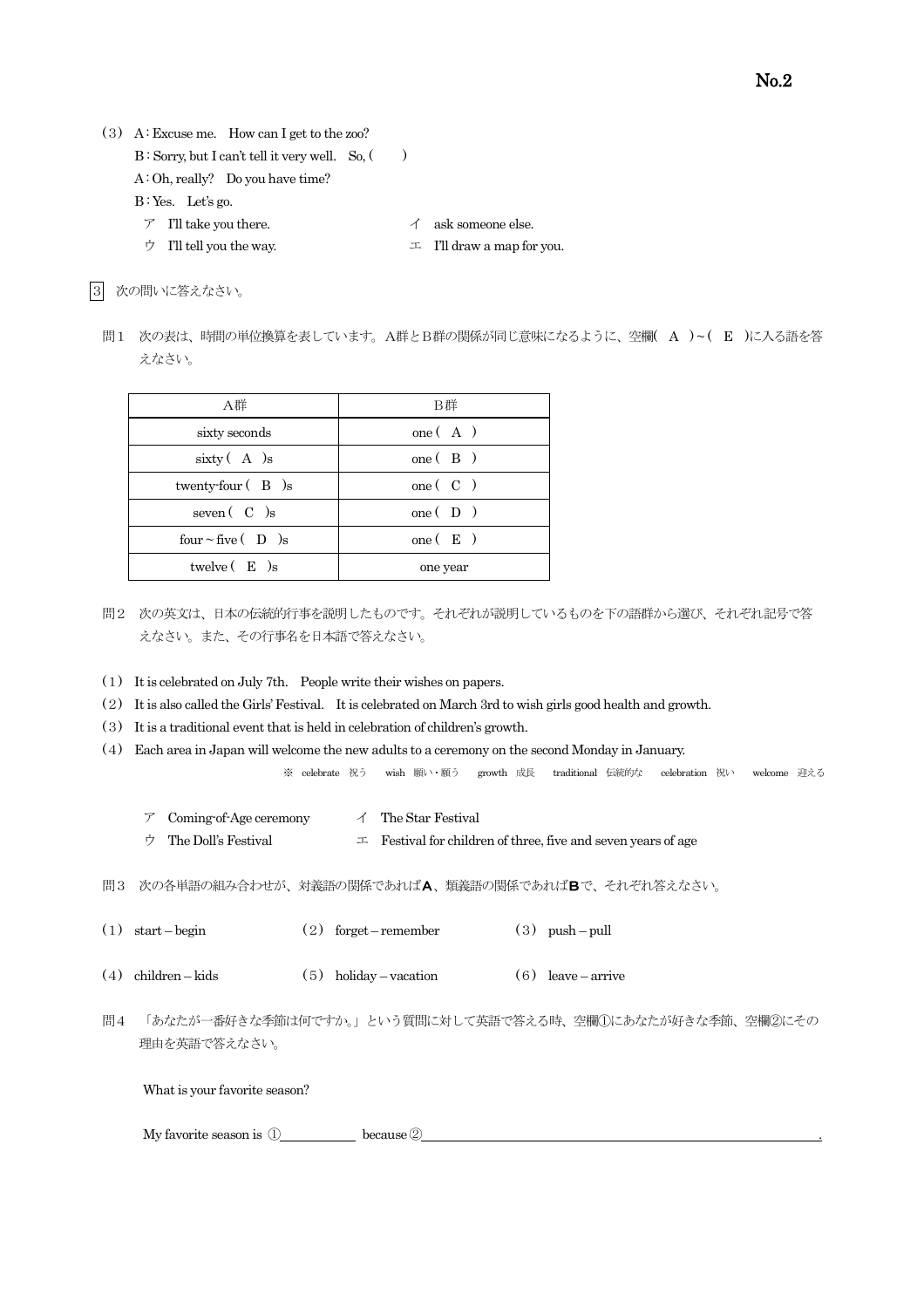|4| 次の日本語に合うように、( )内の語を並べかえなさい。

- (1) あなたは今すぐにそれをする必要はありません。 You ( have / it / do / don't / to ) right now.
- (2) ミキはピアノを弾くことが上手です。 Miki ( good / the / playing / is / at ) piano.
- (3) ビルはクラスの他のどの男子よりも背が高い。 Bill is  $\left( \begin{array}{cc} \text{any} & \text{/} & \text{boy} & \text{/} & \text{taller} & \text{/} & \text{other} & \text{/} & \text{than} & \text{)} \text{in the class.} \end{array} \right)$

5 次の英文はYoko(陽子)が書いたものです。英文を読んで、後の問いに答えなさい。

"What is your dream? 
UMhat is your dream? 
UMhat will you do in the future? Please write about your dream." That was the homework Ms. Sato *o*(give) us. Ms. Sato is our English teacher and she is very popular with all students. She often says to us, "With a dream, you can build your own future. Your dream will \*help you grow."

When she was a junior high school student, Ms. Sato ® (have ) a dream. She enjoyed her school life very much and learned many things from her teachers and friends, so she wanted  $\mathcal{A}(\mathbf{be})$  a teacher. She tried hard to be a teacher, and finally her dream came true. And now she is friendly and teaches us English. We can enjoy  $\circ$  study ) English very much.

My dream was <sub>©</sub>to work at an airport. My friend's sister Keiko worked at an airport <sub>©</sub>before, and she often told me about her work. But when I watched a TV program about working at an airport, I  $\mathcal{S}(\mathbf{see})$  a Japanese woman (A) was working as an airline pilot. I was surprised and very happy  $_{\circledR}$  to see her, because I thought only men could become airline pilots. Then my dream changed after watching  $\omega$ it. Now, my dream is to become an airline pilot.

 Ms. Sato also said, "Take a chance and try many new things. Don't be afraid to have a big dream. Dreams will change your life."

<sub>o</sub> a dream / important / it's / have / to / very ) first. And then we should \*keep the dream in our heart and \*move forward. Now I understand that everyone needs <u>Q(have)</u> a dream. My dream <sub>Q1</sub> to become a pilot is big, but I believe that my dream will come true if I work hard. In the future I hope I work as an airline pilot. I will  $\frac{1}{10}$ (全力を尽くす).

- ※ help you grow あなたを成長させる keep ~ in one's heart ~を心にとどめておく move forward 前進する
- 問1 下線部①をほぼ同じ意味になるように書きかえたとき、次の英文の()に入る語を答えなさい。

What will you do in the future?

 $=$ What  $($  ) you  $($   $)$   $($   $)$  do in the future?

- 問2 下線部②・③・⑧の()の中の動詞を過去形に直しなさい。また下線部④・⑤・⑫の()の中の動詞を不定詞か動名詞の どちらか適切な形に直しなさい。
- 問3 下線部⑥・⑨・⑬の不定詞の用法が、名詞的用法であればA、副詞的用法であればB、形容詞的用法であればCで、それぞれ 答えなさい。
- 問4 下線部⑦と反対の意味を持つ単語を、本文中より英語1語で抜き出しなさい。
- 問5 空欄( A )に入る語をア~エから1つ選び、記号で答えなさい。
	- ア who  $\uparrow$  which ウ whose エ what
- 問6 下線部⑩とあるが具体的に何を指しているか、本文中より英語2語で抜き出しなさい。
- 問7 下線部⑪が次の意味になるように、( )の中の語句を並べかえなさい。ただし、文頭に来る語も小文字で示してあります。 「最初に夢を持つことは、とても大切です。」
- 問8 下線部⑭の日本語を3語の英語で答えなさい。
- 問9 本文の内容と一致するものには○、一致しないものには×で、それぞれ答えなさい。
	- (1) The homework was to write about a dream.
	- (2) Ms. Sato's dream was to work at the airport.
	- (3) Yoko's dream has never changed at all.
	- (4) Our life will change if we have dreams.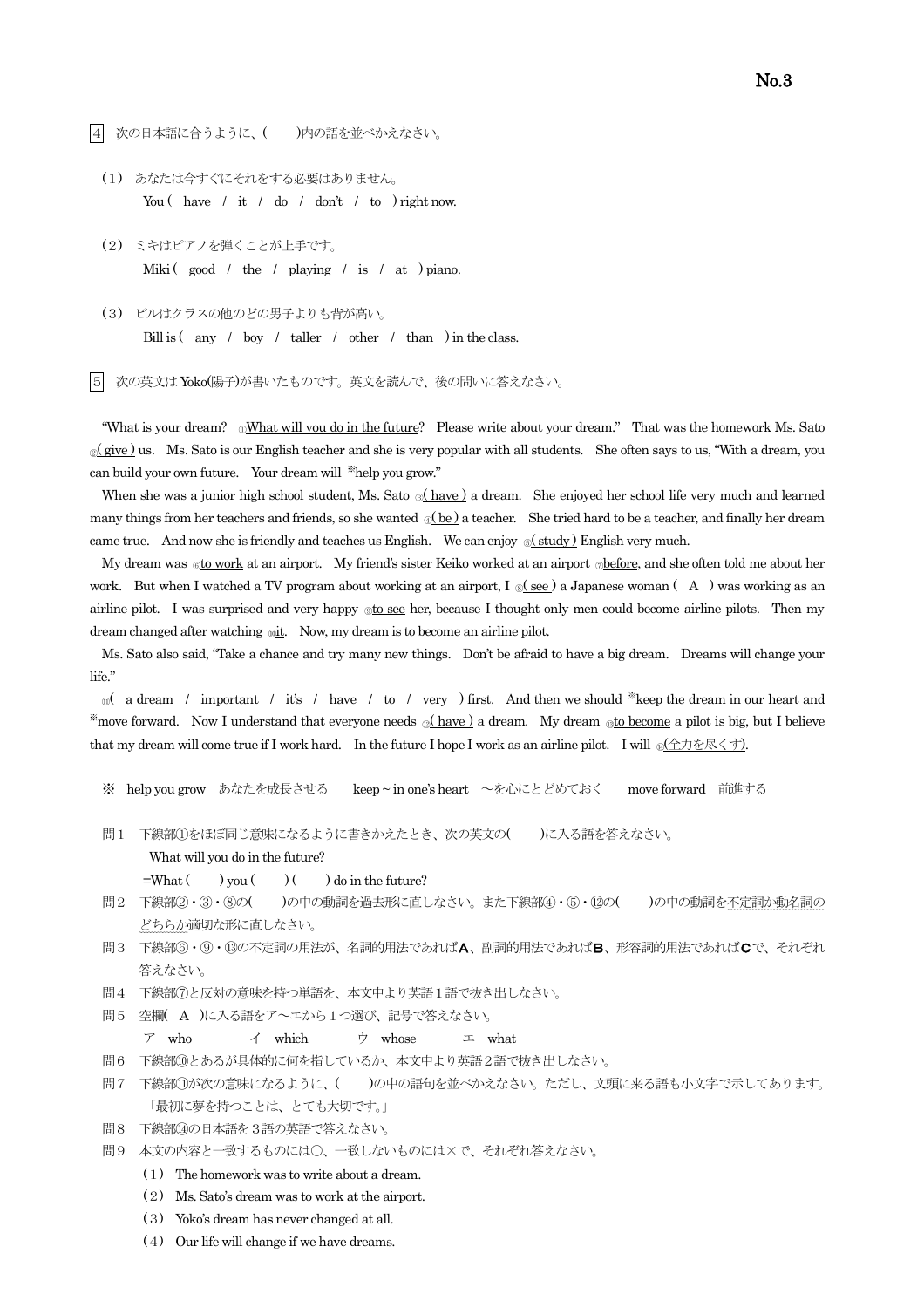$\mathbf{r}$ 

平成29年度 入学試験 解答用紙 英 語

| 受 | 臣会 | 番 | 号 |
|---|----|---|---|
|   |    |   |   |

| 名 | 前 |
|---|---|
|   |   |

| $\mathbf{1}$            | (1) |                            | (2) |                         |              | (3) |     | (4) |                                                                                                                                                                                                                                                                                                                                                                                                                                               | (5)  |               |
|-------------------------|-----|----------------------------|-----|-------------------------|--------------|-----|-----|-----|-----------------------------------------------------------------------------------------------------------------------------------------------------------------------------------------------------------------------------------------------------------------------------------------------------------------------------------------------------------------------------------------------------------------------------------------------|------|---------------|
|                         | (6) |                            | (7) |                         |              | (8) |     | (9) |                                                                                                                                                                                                                                                                                                                                                                                                                                               | (10) |               |
| $\overline{2}$          | (1) |                            | (2) |                         |              | (3) |     |     |                                                                                                                                                                                                                                                                                                                                                                                                                                               |      |               |
|                         |     | (A)                        |     |                         |              |     | (B) |     |                                                                                                                                                                                                                                                                                                                                                                                                                                               |      |               |
|                         | 問1  | $\left( \mathrm{C}\right)$ |     |                         |              |     | (D) |     |                                                                                                                                                                                                                                                                                                                                                                                                                                               |      |               |
|                         |     | (E)                        |     |                         |              |     |     |     |                                                                                                                                                                                                                                                                                                                                                                                                                                               |      |               |
|                         |     | 記号                         |     | 行事名                     |              |     | 記号  |     | 行事名                                                                                                                                                                                                                                                                                                                                                                                                                                           |      |               |
| 3                       | 問2  | (1)                        |     |                         |              |     | (2) |     |                                                                                                                                                                                                                                                                                                                                                                                                                                               |      |               |
|                         |     | (3)                        |     |                         |              |     | (4) |     |                                                                                                                                                                                                                                                                                                                                                                                                                                               |      |               |
|                         | 問3  | (1)                        | (2) |                         | (3)          |     | (4) |     | (5)                                                                                                                                                                                                                                                                                                                                                                                                                                           |      | (6)           |
|                         | 問4  |                            |     | My favorite season is 0 |              |     |     |     | $\begin{minipage}[c]{0.5\textwidth} \centering \begin{tabular}{ c c c } \hline \textbf{because} & \textbf{0} & \textbf{0} & \textbf{0} & \textbf{0} & \textbf{0} & \textbf{0} & \textbf{0} & \textbf{0} & \textbf{0} & \textbf{0} & \textbf{0} & \textbf{0} & \textbf{0} & \textbf{0} & \textbf{0} & \textbf{0} & \textbf{0} & \textbf{0} & \textbf{0} & \textbf{0} & \textbf{0} & \textbf{0} & \textbf{0} & \textbf{0} & \textbf{0} & \text$ |      |               |
|                         |     | You<br>right now.          |     |                         |              |     |     |     |                                                                                                                                                                                                                                                                                                                                                                                                                                               |      |               |
|                         | (1) |                            |     |                         |              |     |     |     |                                                                                                                                                                                                                                                                                                                                                                                                                                               |      |               |
| $\overline{\mathbf{4}}$ | (2) | Miki                       |     |                         |              |     |     |     |                                                                                                                                                                                                                                                                                                                                                                                                                                               |      | piano.        |
|                         | (3) | Bill is                    |     |                         |              |     |     |     |                                                                                                                                                                                                                                                                                                                                                                                                                                               |      | in the class. |
|                         | 問1  |                            |     |                         |              |     |     |     |                                                                                                                                                                                                                                                                                                                                                                                                                                               |      |               |
|                         |     | $\circledR$                |     |                         | $\circledS$  |     |     |     | $^\circledR$                                                                                                                                                                                                                                                                                                                                                                                                                                  |      |               |
|                         | 問2  | $^{\circledR}$             |     |                         | $\circledS$  |     |     |     | $^{\circledR}$                                                                                                                                                                                                                                                                                                                                                                                                                                |      |               |
|                         | 問3  | $^{\circ}$                 |     |                         | $^\circledR$ |     |     |     | $\circledR$                                                                                                                                                                                                                                                                                                                                                                                                                                   |      |               |
| $\overline{5}$          | 問4  |                            |     |                         |              |     | 問5  |     |                                                                                                                                                                                                                                                                                                                                                                                                                                               |      |               |
|                         | 問6  |                            |     |                         |              |     |     |     |                                                                                                                                                                                                                                                                                                                                                                                                                                               |      |               |
|                         | 問7  |                            |     |                         |              |     |     |     |                                                                                                                                                                                                                                                                                                                                                                                                                                               |      | first.        |
|                         | 問8  |                            |     |                         |              |     |     |     |                                                                                                                                                                                                                                                                                                                                                                                                                                               |      |               |